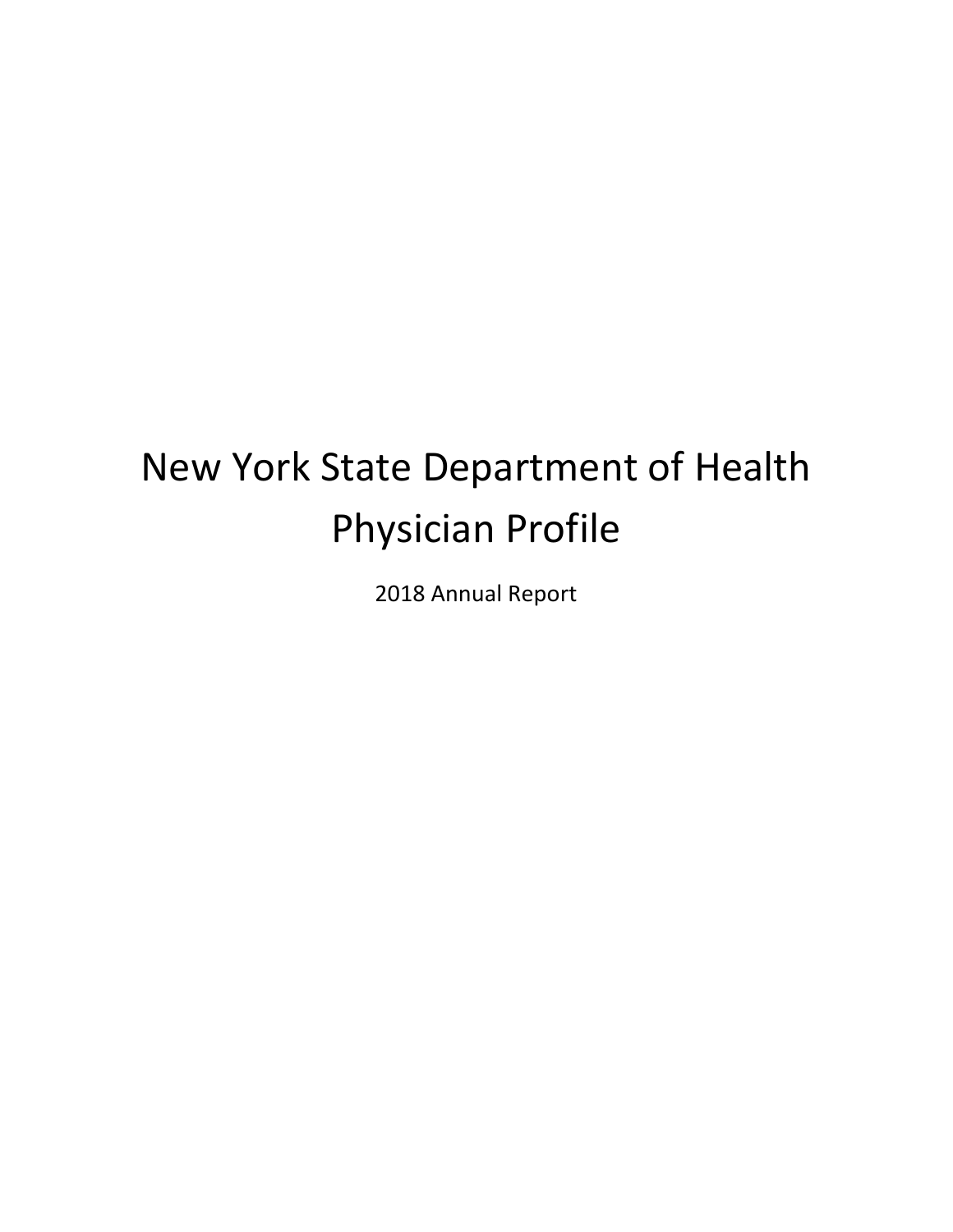# **Table of Contents**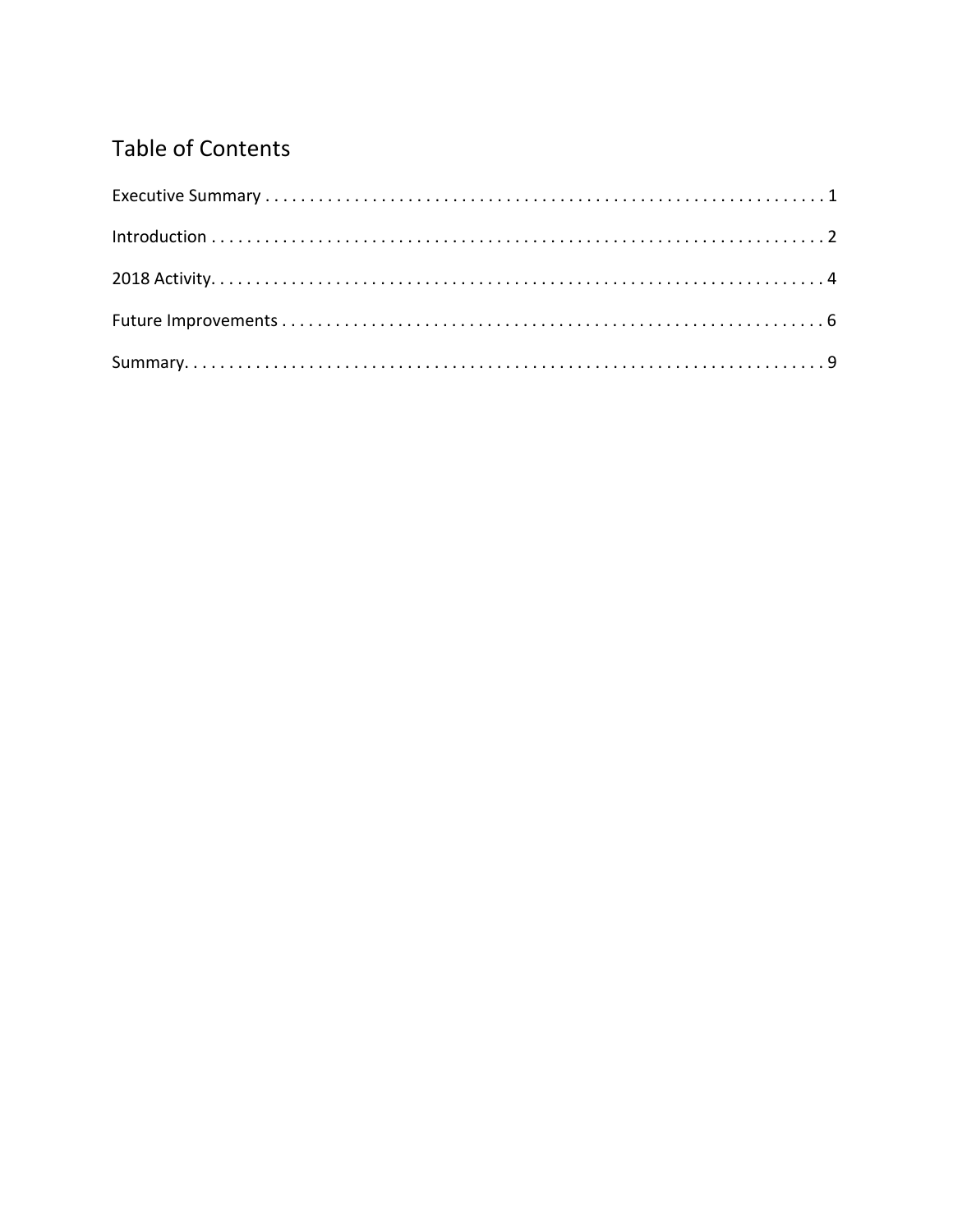# **Executive Summary**

The New York Patient Health Information and Quality Improvement Act (Public Health Law (PHL) §2995) established the Physician Profile in October 2000 to provide all New Yorkers with information about physicians who are licensed and registered to practice in New York State. The Physician Profile (Profile) is a one-stop source of information published on the Department of Health website for over 99,000 physicians, as of December 31, 2018. www.nydoctorprofile.com

Public Health Law section 2995-a .13(d) requires the Department of Health to issue an annual report to the legislature on the status of the physician profiles and any recommendations for additions, consolidations or other changes deemed appropriate.

This report describes the status of the Profile and actions taken by the Department to improve the usefulness and utility of the Profile.

The Physician Profile is one of the Department's most popular sites. Its use has grown, averaging over 3,000,000 page views per month since January 2018 The Physician Profile contains 81 data elements in four primary categories: education, practice information, legal actions, and professional activities.

Physicians are required to initiate a profile within 30 days of being licensed by the New York State Education Department. They are also required to update his or her Profile information within the six months prior to the expiration date of the physician's biennial registration period as a condition of registration renewal.

The Department has made several improvements to make the Profile more user-friendly and to improve the content quality of the Profile's information. More improvements are planned for 2019, some that will require changes to existing law.

Looking to the future, the Department of Health will continue to enhance the usefulness and utility of the Profile, and will continue to work with stakeholders to ensure the availability of accurate, meaningful information about physicians, other practitioners, and other providers to patients and the public.

1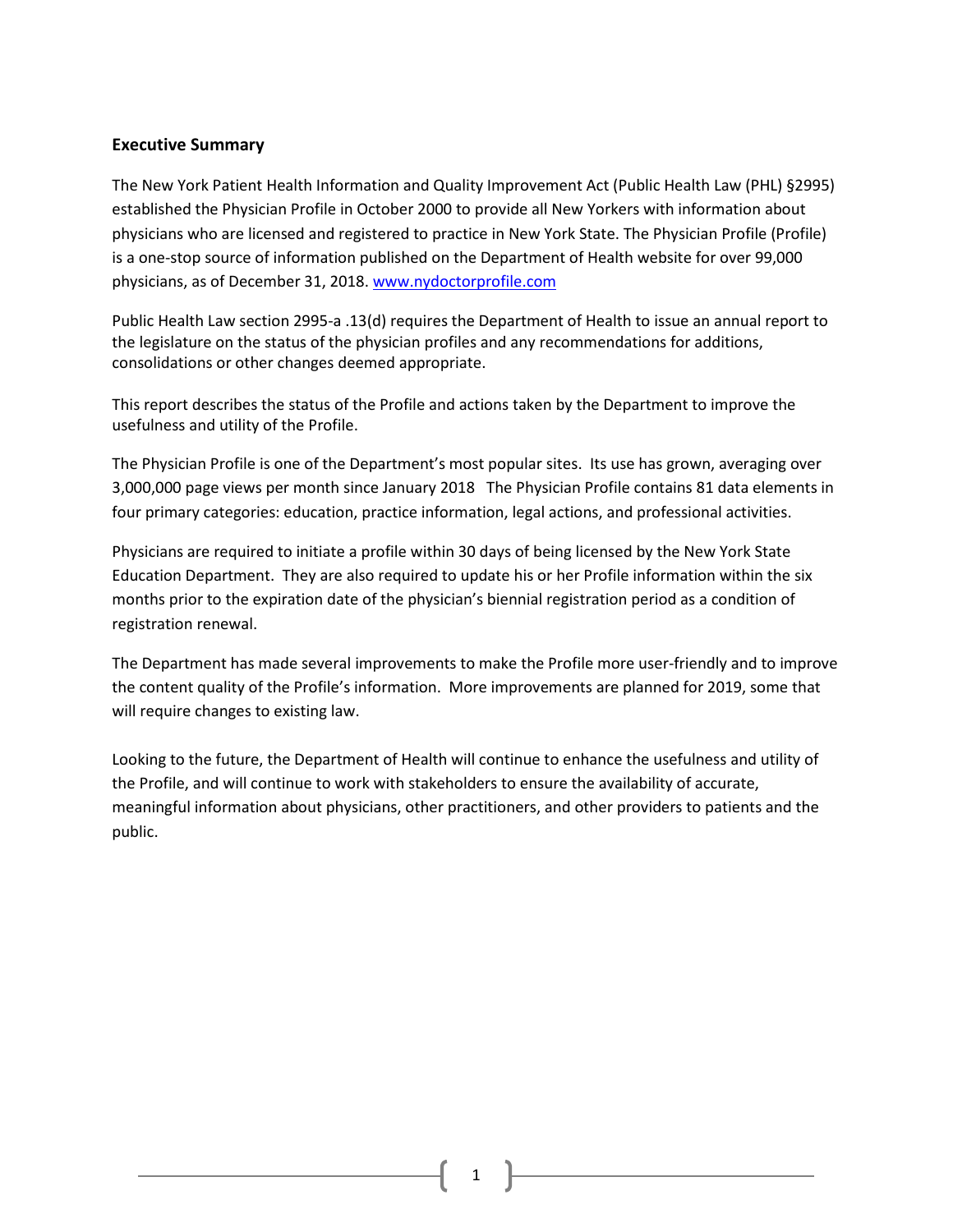# **Introduction**

The New York Patient Health Information and Quality Improvement Act (Public Health Law (PHL) §2995) established the Physician Profile in October 2000 to provide all New Yorkers with information about physicians who are licensed and registered to practice in New York State. The Physician Profile (Profile) is a one-stop source of information published on the Department of Health website for over 99,000 physicians, as of December 31, 2018. www.nydoctorprofile.com

Public Health Law section 2995-a .13(d) requires the Department of Health to issue an annual report to the legislature on the status of the physician profiles and any recommendations for additions, consolidations or other changes deemed appropriate.

This report describes the status of the Profile and actions taken by the Department to improve the usefulness and utility of the Profile.

# *Overview of the Physician Profile*

Pursuant to subdivision 4 of PHL §2995-a, physicians must report information in the Physician Profile and, as a condition of registration renewal, update their Profile within six months prior to the expiration of the physician's current registration period.

Certain information is required to be available on the Profile for all physicians including:

- The physician's medical education
- Translation services available at the physician's office
- Legal actions taken against the physician

Physicians also have the opportunity, but are not required, to provide other information about their practice on the Profile. Each doctor may add information regarding:

- The name, address, and phone number of all offices
- The names of other physicians in a practice group
- A listing of articles or research papers the physician has published
- A list of professional and community service activities or awards
- A list of health plans the physician works with
- A personal statement about any information in the physician's Profile

The Physician Profile is one of the Department's most popular sites. Its use has grown, averaging over 3,000,000 page views per month since January 2018.

2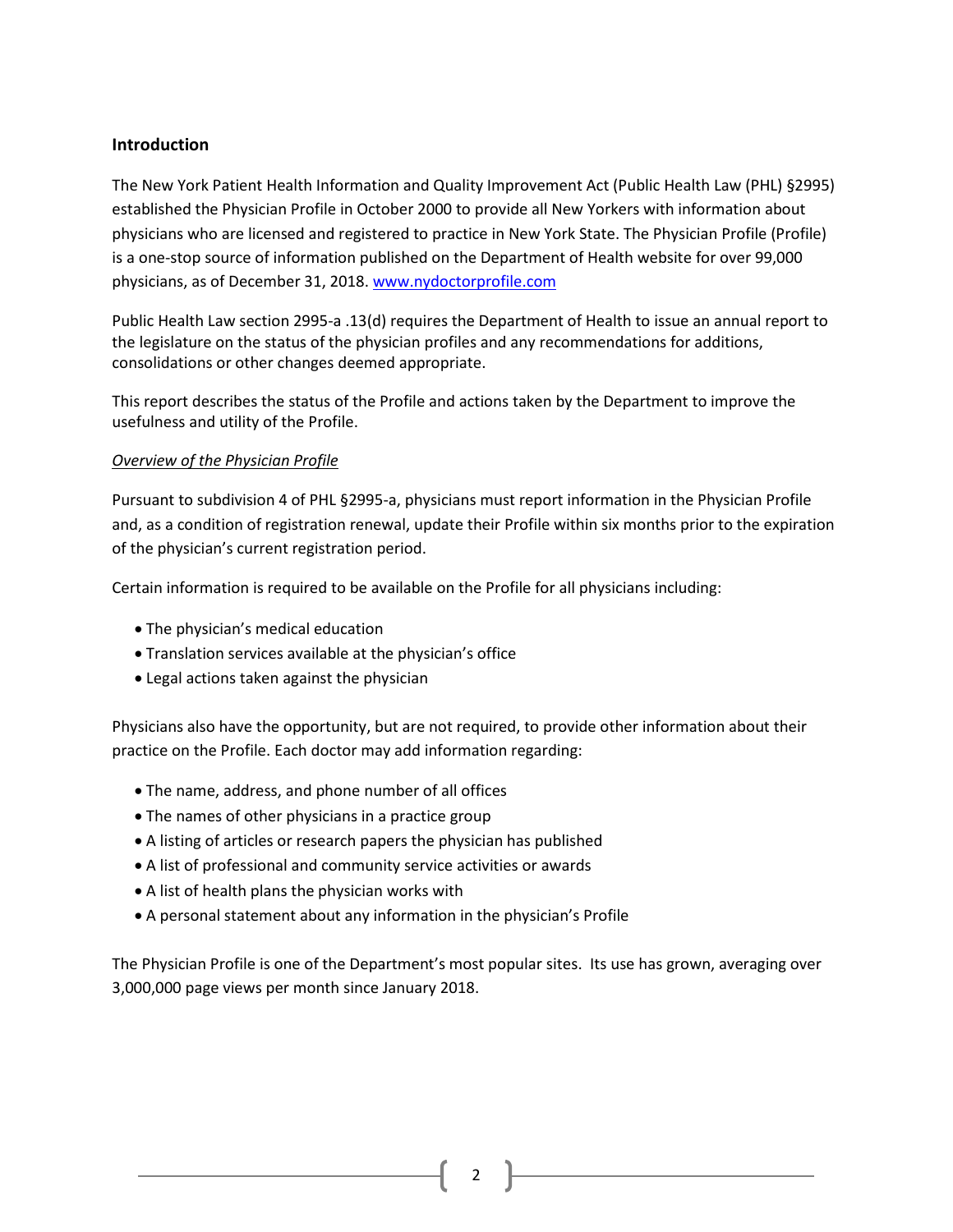| Year | Average Page Views per month | Average Visitors per month |  |
|------|------------------------------|----------------------------|--|
| 2017 | 3,358,032                    | 19.179                     |  |
| 2018 | 3,601,281                    | 19,080                     |  |

#### Table 1: Average page views and visitors per month for the Physician Profile

**Page views:** hits on specific pages; **Visitors:** unique visits, where each IP address is included once in the total number

#### *Completion of Initial Profile*

Within 30 days of being licensed by the New York State Education Department (SED), physicians receive a letter detailing the requirements of the Profile and instructions on how to complete their Profile. A reminder letter is sent 45 days later to those who have not successfully submitted their Profile.

# *Biennial Update*

Public Health Law §2995-a requires each physician to update his or her Profile information within the six months prior to the expiration date of the physician's biennial registration period as a condition of registration renewal. Under Education Law §6524, physicians are required to update their Profile within the six months prior to submission of registration.

# *Profile Information*

The Physician Profile contains 81 data elements in four primary categories: education, practice information, legal actions, and professional activities. The physician can also add a statement, at his or her discretion. Approximately 80% of data items are related to mandatory information – meaning that the information must be included on the Profile. The physician has the option of having his or her Profile omit other information. Physicians directly report about two-thirds of all data elements and about half of the mandatory items. Information for the remaining data elements are collected from other sources and verified by the physician. Physicians attest to the accuracy of the information on the Profile.

Optional information is not generally provided by physicians. Information about publications (15%) and personal statements (16%) is supplied less frequently by the physician than information about professional memberships (46%) and practice location (50%). Approximately one-third of physicians include health plan affiliation information on their Profile.

Chapter 57 of the Laws of 2015 amended subdivision 13 of PHL section 2995-a to require DOH to study the feasibility of incorporating health plan network participation information in the Profile, without imposing extra burdens on physicians, and to ensure that information on the Profile is available, accurate, up-to-date, and accessible to consumers. DOH worked with a broad spectrum of stakeholders including consumers and physicians to conduct a comprehensive study of the Profile. This effort produced recommendations to enhance the usefulness and utility of the Profile, contained in a report that was issued in 2016 to Governor Andrew M. Cuomo and the New York State Legislature. [\(http://www.health.ny.gov/health\\_care/consumer\\_information/physician\\_profile/docs/physician\\_profil](http://www.health.ny.gov/health_care/consumer_information/physician_profile/docs/physician_profile_study_report.pdf) [e\\_study\\_report.pdf\)](http://www.health.ny.gov/health_care/consumer_information/physician_profile/docs/physician_profile_study_report.pdf)

3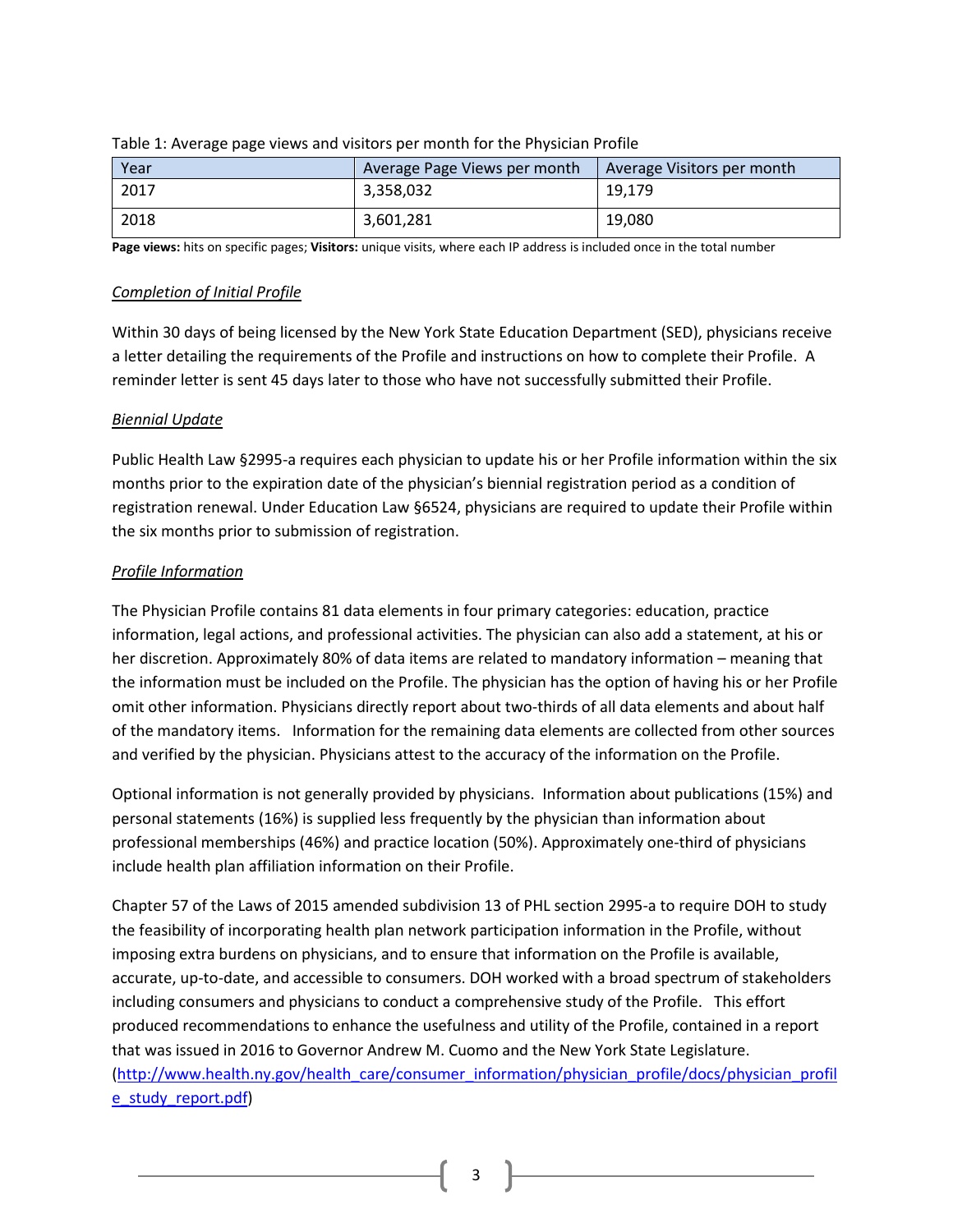# **2018 Activity**

# *Call Center*

The Physician Profile's call center is available Monday through Friday, 8:30 a.m. to 4:45 p.m. This year, the center received a total of 9,109 calls from physicians. Questions could generally be categorized into three main categories: logging into or assessing the Profile update application on the Health Commerce System (HCS), assistance with initiating and updating their Profile and medical malpractice reporting.

The call center also answered 1,662 calls from consumers who generally requested hard copy information from the Profile or had questions pertaining to medical malpractice or other legal actions. Additionally, call center staff made 489 outbound calls. Outbound calls primarily pertained to outreach to physicians regarding data verification and data completeness.

# *Letters*

| <b>Initial</b><br>Letter | Reminder<br>Letter | <b>Survey</b> | <b>Review</b><br>Copy | <b>Medical</b><br><b>Malpractice</b><br>Letter | <b>Severity</b><br>Letter | Data<br><b>Verification &amp;</b><br><b>Notification</b><br><b>Letter</b> |
|--------------------------|--------------------|---------------|-----------------------|------------------------------------------------|---------------------------|---------------------------------------------------------------------------|
| 5,126                    | 4,520              | 763           | 839                   | 919                                            | 264                       | 92                                                                        |

In 2018 the following hardcopy letters were sent:

Newly licensed or re-registered physicians receive an 'Initial Letter' telling them about the Profile and their obligation to create one, giving them 30 days to initiate their Profile. A reminder letter is sent after 45 days if the physician has still not initiated a Profile. Physicians who wish to complete a paper version of the Profile may request a hardcopy; this year DOH received 763 such requests. Physicians who complete the paper survey are then mailed a 'Review Copy' to ensure that the responses entered on the paper survey were correctly entered into the Profile database.

Prior to a medical malpractice payment being posted on a physician's Profile, the DOH notifies the physician via the 'Medical Malpractice Letter'. This letter gives the physician the opportunity to dispute the information or appeal the posting of the payment, depending on the physician's medical malpractice history. Occasionally the medical malpractice information will not contain enough information to determine if the payment is relevant to patient decision-making. This is important because the law requires that medical malpractice payments be posted to the Profile if the information about the event would be relevant to patient decision-making. In those instances, a 'Severity Letter' is sent to the physician prior to the 'Medical Malpractice Letter'.

Finally, if DOH learns of missing Profile information from a physician, whether from the National Practitioner Data Bank (NPDB), another state medical board or any other source, the physician will receive a 'Data Verification & Notification Letter' prior to that information being posted on the public Profile. This year 92 such letters were sent to physicians.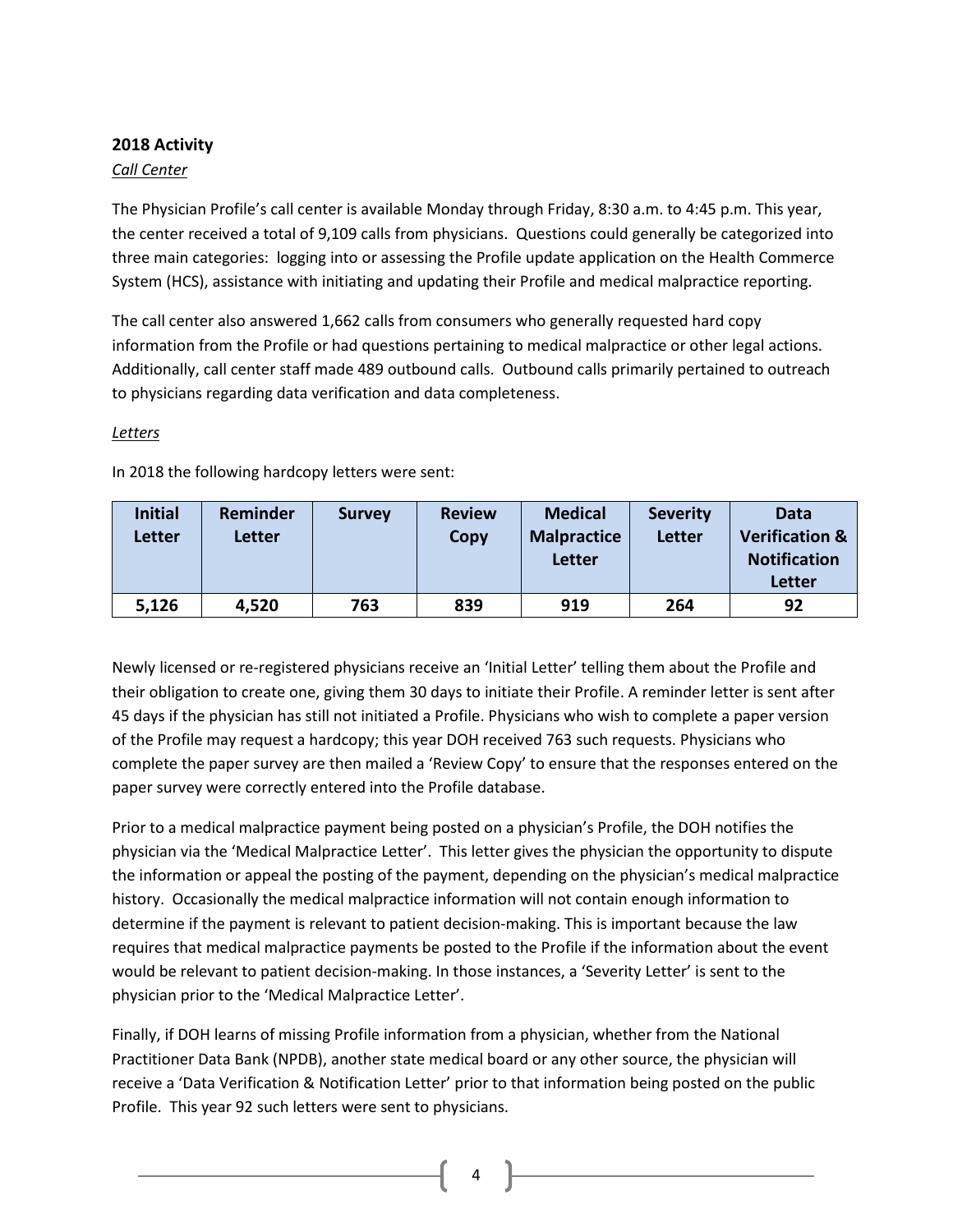# *Reminder e-mails*

As part of the study of the Physician Profile that DOH conducted, the Department received feedback from physicians indicating that reporting compliance could be significantly improved if they could receive reminders of their obligation to update their Profile. Beginning in May 2016, DOH began sending physicians reminder emails six months prior to the expiration of their registration and, if they have not updated, again at three months prior to registration expiration. Additionally, physicians who have reregistered but have never initiated a Profile or did not update their Profile receive an email reminding them of their obligation, giving them 45 days to create or update their Profile.

In 2018, DOH sent over 93,000 emails to physicians. The reminders have been very successful in improving physician compliance with creating and updating their Profiles, as seen in the chart below resulting in a 300% increase in compliance since the date of implementation, marked by the dashed red line.



# *OPMC*

The Office of Professional Medical Conduct (OPMC) monitors compliance with Profile reporting requirements. The OPMC initiated over 1,700 investigations of physicians who had not initiated or updated their profile in 2018, approximately 400 less than in 2017. Additionally, OPMC closed over 1,900 investigations in 2018, achieving 99.1% profile initiation or update compliance for that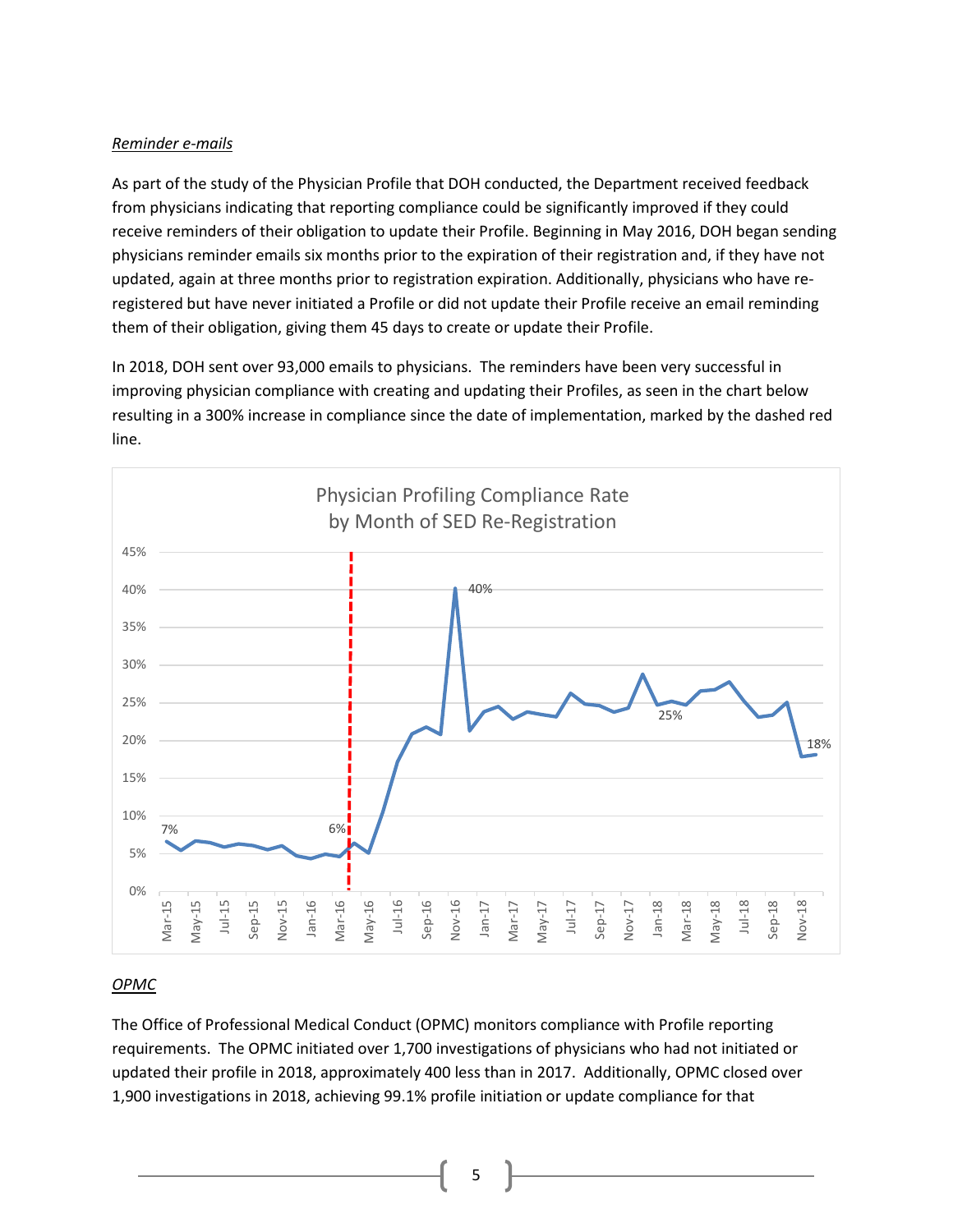group. Since 2008, when OPMC took over management of the Profile, the Board has issued 10 actions against physicians for failing to comply with Profile requirements, primarily because of the success in achieving physician compliance.

# **Future Improvements**

# *Incorporation of PNDS Data*

Consumers expressed a strong desire for a listing of health plan networks in which physicians participate to be included in the Profile. Determining which physicians accept their health insurance product is a critical factor in considering a physician to be their care provider.

Although health plan network participation information is included in the Physician Profile, relying on the Profile as the source of this information has, in the past, been challenging for the following reasons:

- A physician may choose to exclude that information from his or her profile.
- Many physicians participate in multiple health plan networks, so it has sometimes been challenging for a physician to accurately report to the Profile every network in which he or she is a member.
- Network participation information is optional, and when a physician enters or separates from a health plan network, reporting that new information to the Profile is not required until six months prior to the end of the re-registration period.

As a result, only 30% of physicians include health plan network participation information on their current profiles, and the information that is included may be incomplete or outdated. This situation exacerbates the challenge that consumers and patients experience in securing this important information. However, ensuring that information related to health plan network participation is accurate and current is easier today than it has been, for two reasons:

• The Surprise Bill Law (Financial Services Law Article 6 and Insurance Law Section 3241(c)), which went into effect March 31, 2015, requires health care professionals, including physicians, to disclose to patients and prospective patients, in writing or through their website, their health plan and hospital affiliations prior to the provision of non-emergency services, in addition to verbally at the time the appointment is scheduled.

• The Department currently collects various information directly from health plans, including which physicians participate in their networks, for purposes not related to the Physician Profile. The information is collected through DOH's Provider Network Data System (PNDS).

The primary purpose of PNDS is to evaluate provider networks for these plans to assure comprehensive health services are available as required under PHL §4403. Data collection for PNDS is authorized under PHL §4403(5)(a) and regulated by 10 NYCRR 98- 5 1.16(j) and Medicaid Managed Care Contract §18.5 (a)(viii).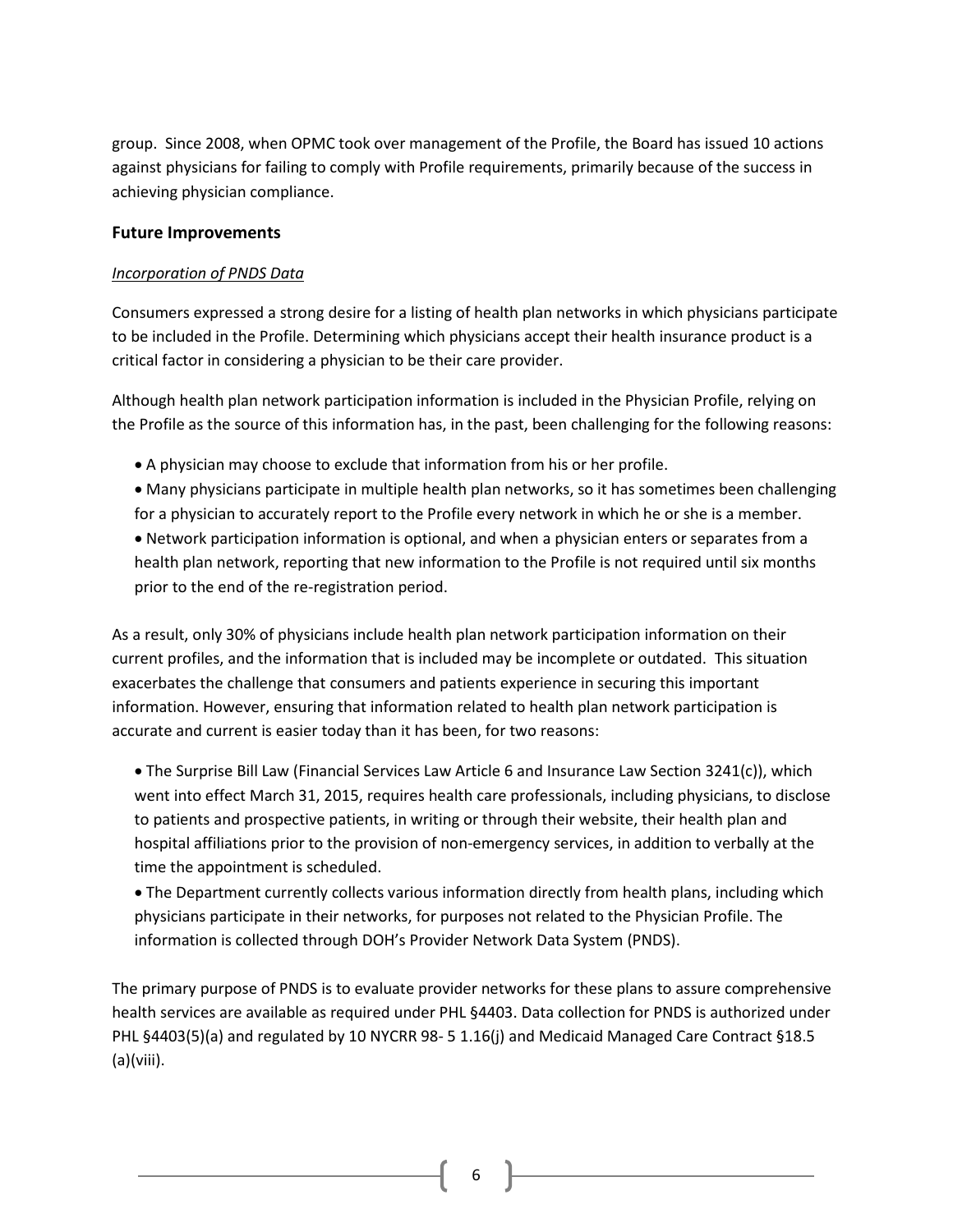Health plans report other physician-related information through the PNDS as well, including some data that are included in the Profile. The data reported through the PNDS includes:

- Provider Site Address (PNDS includes the address of all practice sites)
- Wheelchair Accessibility
- Primary and Secondary Specialty
- Board Status
- Gender

Health plans attest to the accuracy of the PNDS data and are subject to citation and enforcement if inaccurate information is submitted. Past audits of PNDS have demonstrated a data accuracy rate of over 90%.

Using PNDS as the data source for health plan network participation information would make this important information available without placing an additional reporting burden on physicians. Incorporating this information into the Profile is very feasible. However, in order to ensure that it is available on the Profile for all physicians, PHL §2995-a has to be modified to make health plan network affiliation a mandatory part of the Profile.

# *Website Updates*

Based on DOH's review and stakeholder feedback, DOH has begun discussions with the Physician Profile's vendor regarding a redesign of the Profile website, including the following improvements:

- Make the Profile website mobile friendly, as more consumers use smart phones and tablets, while maintaining telephone access to the Profile to ensure access in geographic areas where internet access is challenging.
- Make the website more easily identified through search engines.
- Enhance consumer tips, facts, and links to other relevant information such as the CMS Hospital Compare and Nursing Home Compare websites.
- Create a FAQ document to address common issues, tailored for both consumers and physicians. In particular, better explanation of medical malpractice information is needed.
- Redesign the layout to be more visually appealing and easier to navigate, including improving accessibility for individuals with disabilities.
- At the physician's discretion, provide a link to the physician's website and social media accounts, or the Profile pages of physicians who work at the same practice location.
- Allow users to view physician profiles side by side.
- Ensure that website language is understandable, especially in the areas of licensure actions and medical malpractice information.

• Improve the search capability. Currently, a user can search by county or city, field of medicine, or hospital, if not searching for an individual physician. Stakeholders want the ability to also search by distance and health plan network, and want to search by a greater field of subspecialty.

7 |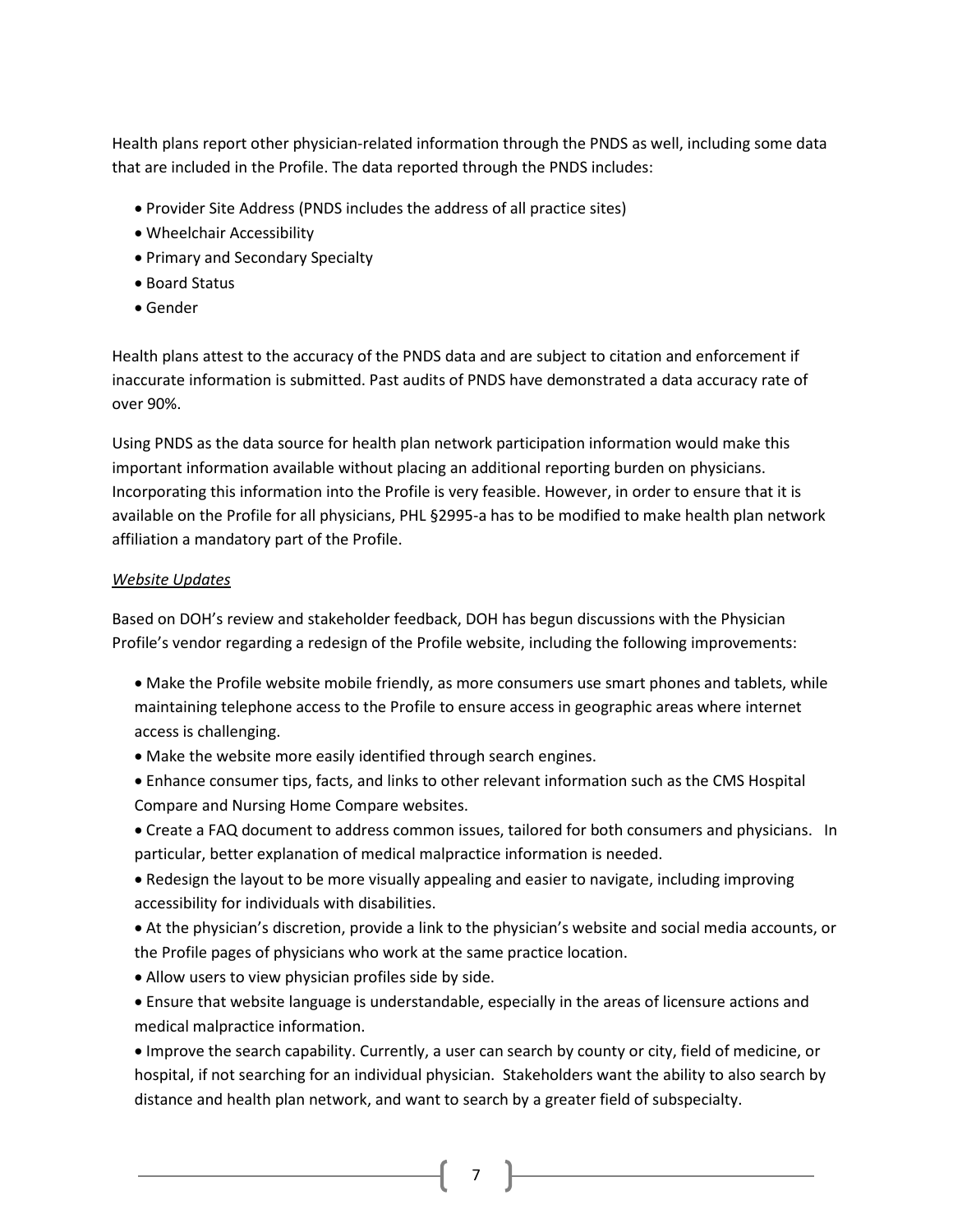Through redesign with the latest technology, the Profile will be easier to access and to navigate to review information about physicians. The Department has already begun making changes, almost doubling the medical subspecialties available for consumers to search for on the Profile.

#### *Other recommendations requiring legislative change to PHL § 2995-a*

The Physician Profile study included recommendations that require statutory changes to be able to be implemented. These recommendations would add information to the Profile that is important to consumers, make certain information mandatory on the Profile so that it is available for all physicians, and make it easier for physicians to create and update information on their profiles. The recommendations include:

- Requiring information that is important to consumers to be included on the Profile. Physicians currently have the option of including some of this information in their profiles (e.g., location of primary practice setting), while some information is not included in the current Profile (e.g., availability of telehealth services); and some require modification of existing Profile information (e.g., availability of assistive technologies);
- Requiring the reporting/collection of information important to physician workforce research and planning through the Profile. The SUNY School of Public Health's Center for Health Workforce Studies (CHWS) conducts valuable research on New York State's physician workforce that assists policy and program development to ensure adequate medical workforce capacity for the future. The CHWS collects information for research and planning from physicians through its voluntary CHWS Physician Survey (PS). Because of significant, but not complete, overlap between information collected by the CHWS PS and the Profile, adding a few mandatory questions to the Profile, but restricting their use solely for research and planning, could remove a duplicative reporting burden for physicians and improve the data available for physician workforce research and planning;
- Allowing physicians to authorize designees to input data into their profile on his or her behalf; and • Improving reporting to the Profile by linking the Physician Profile and the licensure/registration process.
- Align Public Health Law and Education Law requirements for updating the Profile. Currently, PHL §2995-a requires each physician to update his or her Profile information within the six months prior to the expiration date of such physician's registration period, while under Education Law §6524, physicians are required to update their Profile within the six months prior to submission of registration. This slight variation in the two statutes has caused confusion among physicians about when the Profile update is due. Stakeholders recommend that Public Health Law be modified to be consistent with the Education Law requirement.

The Department will continue its dialogue with all relevant stakeholders to streamline the reporting, collections, storage, and use of physician-related information.